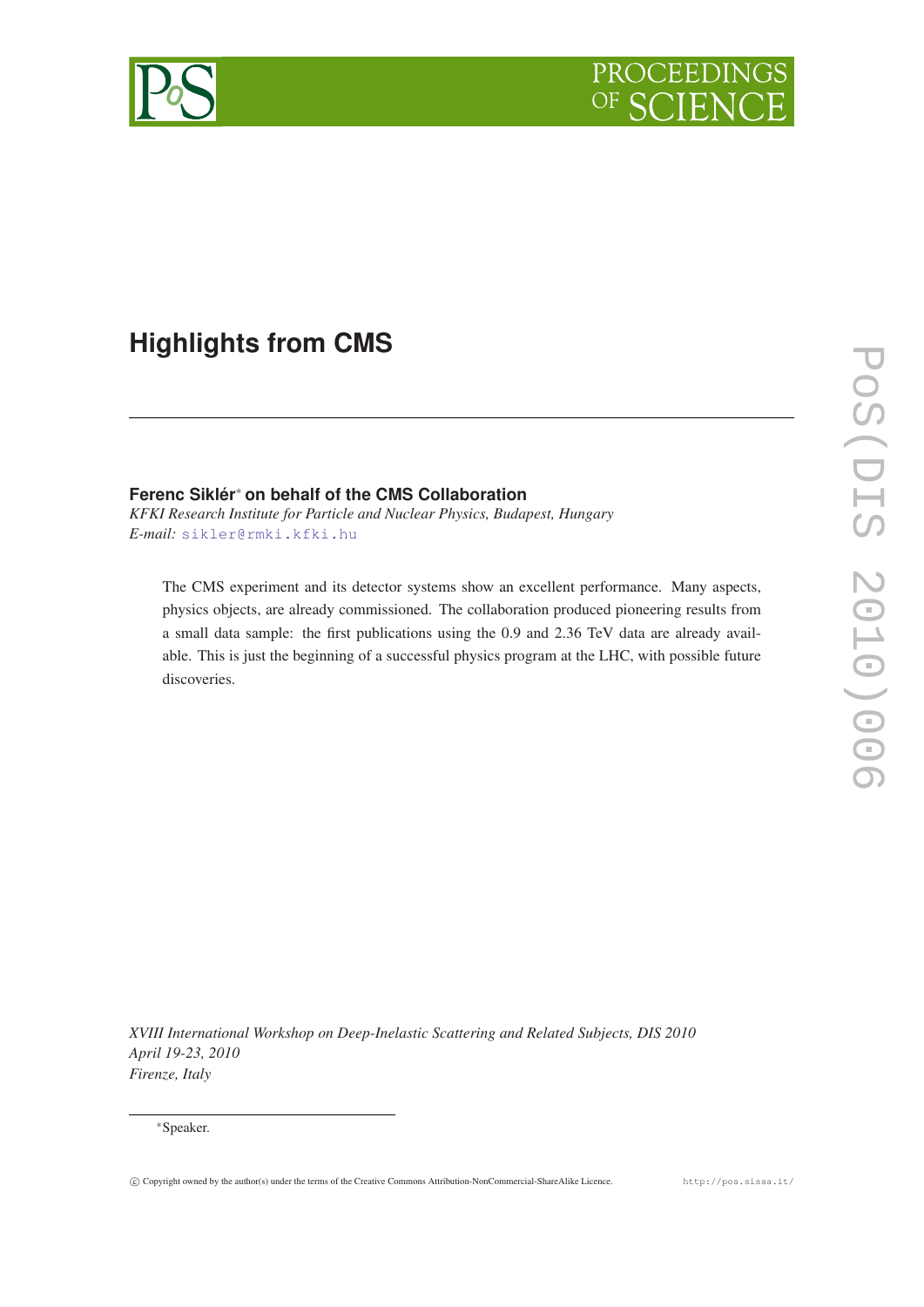# 1. Introduction

The Compact Muon Solenoid (CMS) experiment has detected the first proton-proton collisions at the end of November last year. During this 2009 run more than 300 thousand minimum bias events were collected at  $\sqrt{s} = 0.9$  TeV and about 20 thousand at 2.36 TeV (Fig. 1).

In the early spring of 2010 the experiment was running with a fully open minimum bias trigger, with typical rates of 50-100 Hz. Having seen the first 7 TeV collisions on March 30th, there are several million collisions recorded so far, with very many ongoing analyses extracting physics information from the data.

This report shows the detector and reconstruction performance, as well as the first physics results produced in a very short time.

## 2. Detector

A detailed description of the CMS experiment can be found elsewhere [[1](#page-9-0)]. The central feature of the CMS apparatus is a superconducting solenoid, of 6 m internal diameter. Within the  $B =$ 3.8 T field volume are the silicon pixel and strip trackers, the crystal electromagnetic calorimeter (ECAL) and the brass-scintillator hadronic calorimeter (HCAL). Muons are measured in gaseous detectors embedded in the iron return yoke. Besides the barrel and endcap detectors, CMS has extensive forward calorimetry.



Figure 1: A reconstructed 2.36 TeV proton-proton event with tracks and calorimeter towers.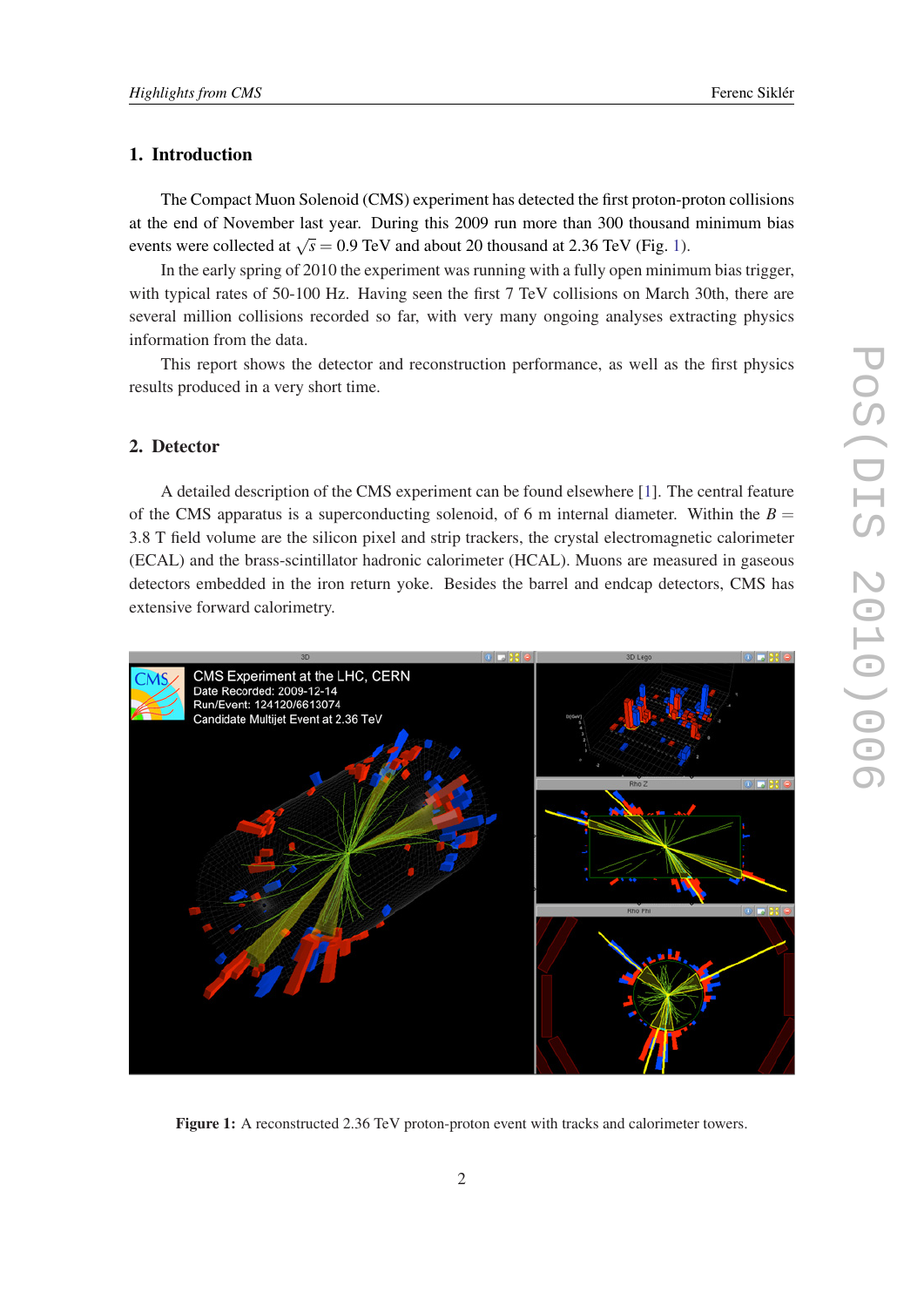

**Figure 2:** Left: Invariant mass spectrum of photon pairs in ECAL barrel with  $E_T(\gamma) > 300$  MeV and  $E_T(\pi^0) > 900$  MeV, with uncorrected energies. Right: Invariant mass spectrum of photon pairs in ECAL barrel with  $E_T(\gamma) >$  400 MeV and  $E_T(\eta) >$  2 GeV, obtained with  $\pi^0$  veto and uncorrected energies.

Mid-rapidity charged particles are tracked by three layers of silicon pixel detectors, made of 66 million  $100 \times 150 \ \mu m^2$  pixels, followed by ten microstrip layers, with strips of pitch between 80 and 180  $\mu$ m. The silicon tracker provides the vertex position with  $\sim$  15  $\mu$ m accuracy.

The ECAL has an energy resolution of better than  $0.5\%$  above 100 GeV. The HCAL, when combined with the ECAL, measures jets with a resolution  $\Delta E/E \approx 100\,\%/\sqrt{E\oplus}5\,\%$  . The calorimeter cells are grouped in projective towers, of granularity  $\Delta \eta \times \Delta \phi = 0.087 \times 0.087$  at central rapidities and  $0.175 \times 0.175$  at forward rapidities. The lead-tungstate crystals are 25.8  $X_0$  thick in the barrel and 24.7 *X*<sup>0</sup> thick in the end-caps.

The muons are measured in the pseudorapidity window  $|\eta| < 2.4$ , with detection planes made of three technologies: Drift Tubes, Cathode Strip Chambers, and Resistive Plate Chambers. Matching the muons to the tracks measured in the silicon tracker results in a transverse momentum resolution between 1 and 5%, for  $p<sub>T</sub>$  values up to 1 TeV/*c*.

The very forward angles are covered by the CASTOR (5.3  $<$  | $\eta$ |  $<$  6.6) and Zero Degree  $(|\eta| > 8.3)$  calorimeters. They are made of quartz fibers/plates embedded in tungsten absorbers.

#### 3. Performance

The invariant mass distributions of photon pairs detected in ECAL barrel are shown in Fig. 2, for  $\pi^0$  and  $\eta$ . The plots do not yet contain corrections for shower containment, thresholds and energy loss. The peak position and the ratio of signal to background show a good agreement between data and simulation. The energy scale is also seen to agree within 2%.

Electrons are reconstructed and identified with the combination of tracker and ECAL information. The observed  $p_T$  spectrum shows a good agreement with simulation [\[2\]](#page-9-0). Photon conversions are also reconstructed, this way one can even study  $\pi^0$  particles where one decay photon was converted in the tracker [[2](#page-9-0)].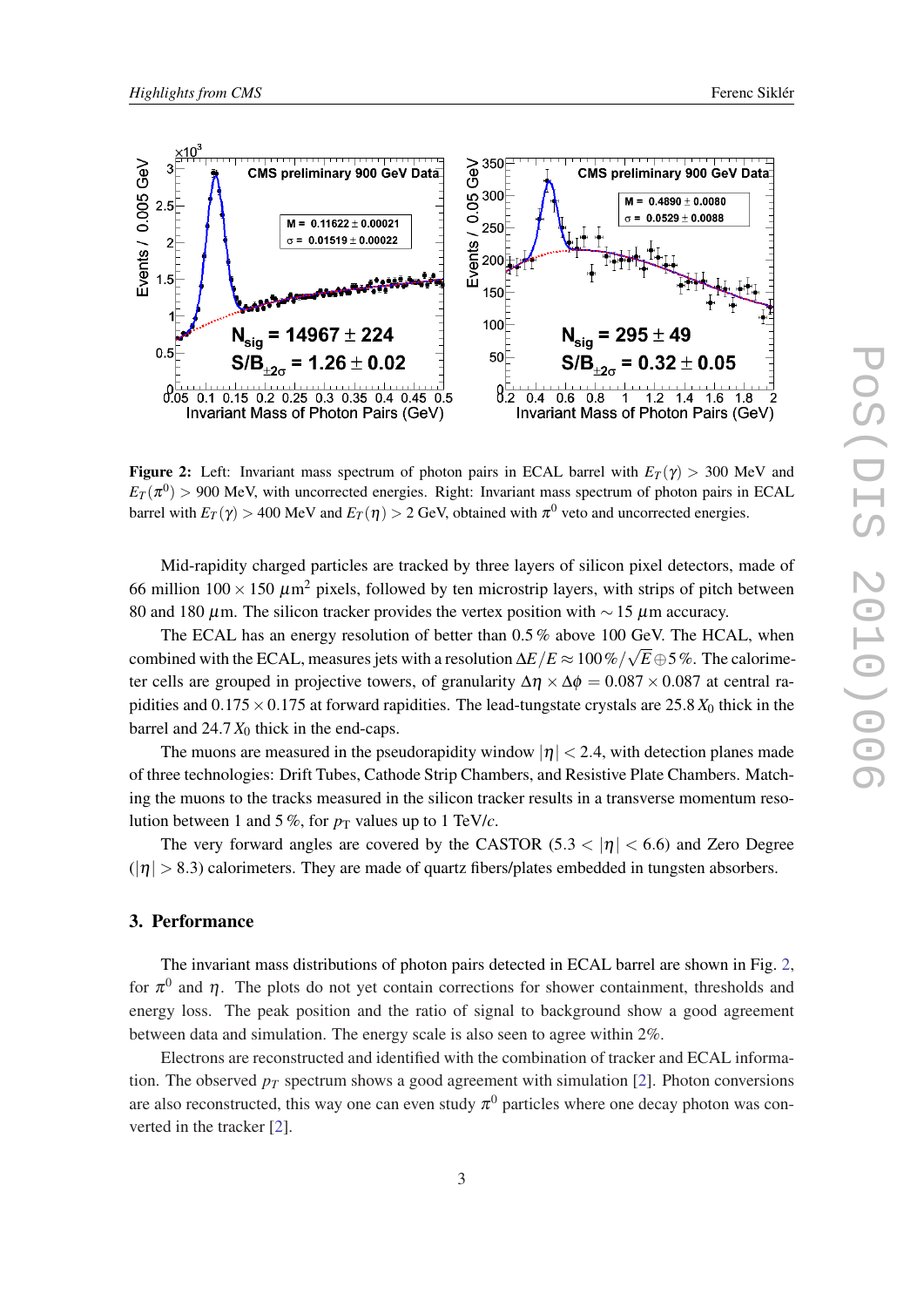

**Figure 3:** Left: Fitted  $\pi^+\pi^-$  mass spectrum for data. Right: Fitted p $\pi^-$ (+ charge conjugate) mass spectrum for data. Uncertainties shown are statistical only.

The performance of tracker is demonstrated with the help of long lived resonances, decaying to charged hadrons off the primary interaction vertex [[3](#page-9-0)]. In Fig. 3 invariant mass spectra of  $\pi^+\pi^-$ pairs, as well as and p $\pi^-(\bar{p}\pi^+)$  pairs are shown with fits to signal and background. The obtained fit parameters match very well the mass of  $K_S^0$  and  $\Lambda$ , while the signal width and the shape of the background agree with simulation results.

The resonances identified can be combined with other charged hadrons to get to higher resonances, such as the on-vertex K<sup>\*</sup>(892) and the  $\Xi^{-}(\overline{\Xi}^{+})$ . The mass peaks of both particles show an excellent agreement with literature numbers [[3](#page-9-0)].

The tracker can be used for particle identification at low momentum, since the energy deposited in the silicon layers allows to measure the energy loss rate of the charged particle (Fig. [4-](#page-4-0)left), in this case with a power mean estimator [[3](#page-9-0)]. That capability is readily used to enhance kaons in order to facilitate the yield extraction of the  $\phi(1020)$  meson (Fig. [4](#page-4-0)-right).

The tracker will also be used to tag bottom jets [[3](#page-9-0)]. The measured distribution of some relevant b-tagging related variables along with the expected light, charm and bottom jet contributions from simulation are shown in Fig. [5.](#page-4-0) The impact parameter significance is plotted for those tracks which have at least 7 hits, associated to a jet, with respect to the primary vertex. The distribution of the number of tracks at a secondary vertex shows the sensitivity to heavier jets, if 4 or more tracks are seen. In summary all the basic b-tagging variables are well described by simulation.

In order to extract and properly combine information from several subdetectors CMS adopted a new reconstruction approach, the so called particle flow method [\[4\]](#page-9-0). During reconstruction links between several objects (e.g. tracks and calorimeter clusters) are created based on their distance. The method shows an improved performance for photons, charged and neutral hadrons, jets and missing  $E_T$ . For example, the reconstructed  $\pi^0$  mesons in the ECAL barrel region ( $|\eta|$  < 1.0) have correct mass position with a 13 MeV/*c* 2 resolution. It is also used to optimize energy resolution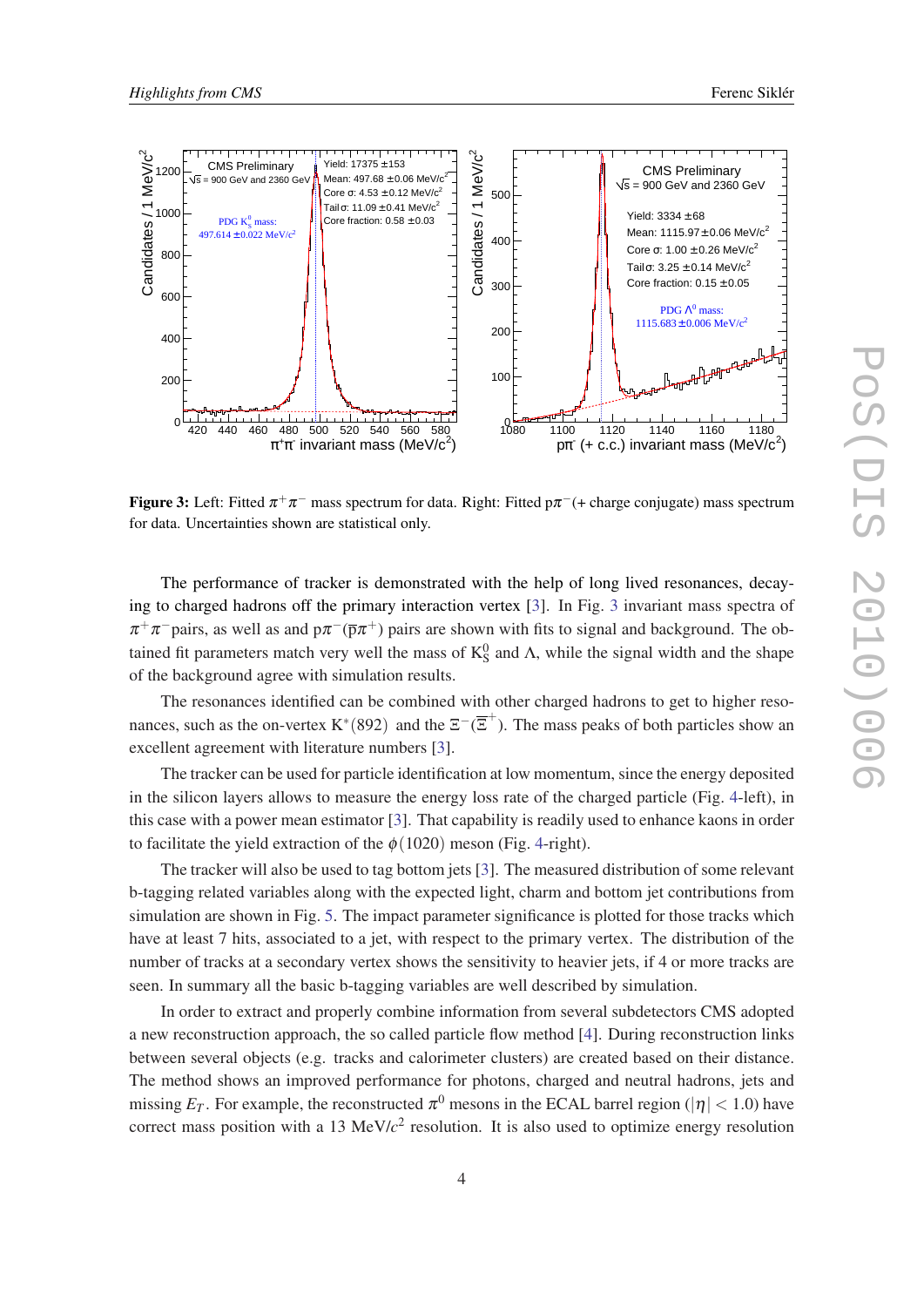<span id="page-4-0"></span>

Figure 4: Left:  $dE/dx$  versus p in data collected at 0.9 TeV, during the December 2009 run. The red line gives a fit with proton mass assumption, in a restricted *p* range, while black lines show extrapolations. Right: Fit to the mass distribution of kaon candidate pairs in data. The natural width is fixed to the value of  $\Gamma_{\phi(1020)} = 4.26 \text{ MeV}/c^2.$ 



Figure 5: Left: Distribution of the significance of the three-dimensional impact parameter for all tracks in the jet. The data is shown as full circles while the simulated contributions from light flavor, charm and bottom are shown as filled histograms. Right: Number of tracks of the secondary vertex for vertices reconstructed inside jets.

and to achieve better particle identification. In case of HCAL energy calibration the calorimeter cluster energies and the momentum of the corresponding tracks are compared. After calibration the two scale agrees within about 5% (Fig. [6](#page-5-0)-left).

In CMS jets can be reconstructed in three ways: using calorimeters only; using calorimeters with track corrections; using the particle flow. The measured and the corresponding simulated jet  $p_T$  spectra for the three methods are shown in Fig. [7](#page-5-0), all of them showing a nice agreement [\[5\]](#page-9-0).

There are many dijet candidate events identified in the 0.9 TeV sample. The measured distri-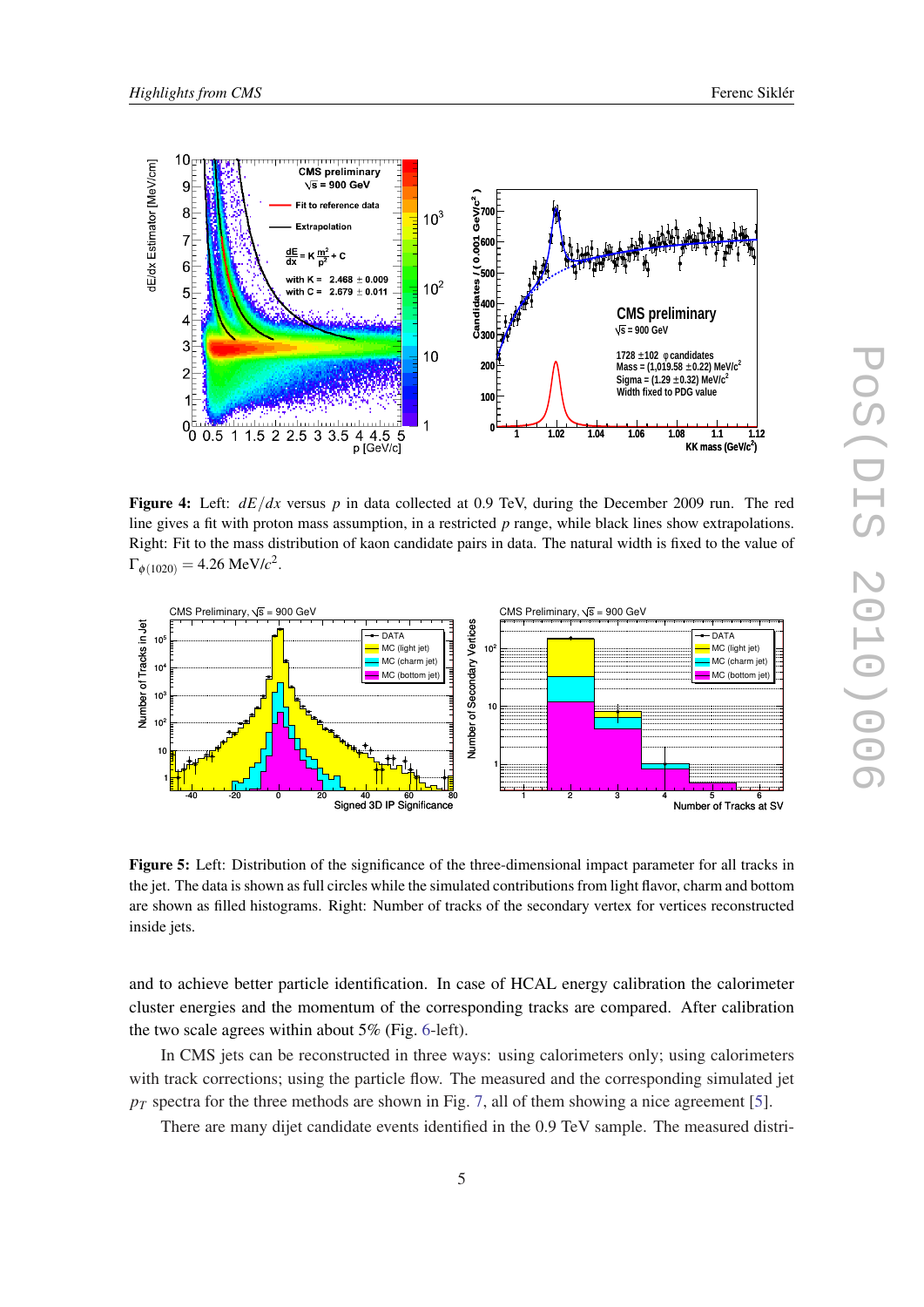<span id="page-5-0"></span>

Figure 6: Left: Average calibrated calorimeter response as a function of the track momentum for the 0.9 TeV data and the corresponding simulated minimum bias event sample, integrated over the full tracker acceptance. The dash-dotted line is a linear fit to the data, and the dashed lines show the same fit with a HCAL raw response changed by  $\pm 30\%$ , to guide the eye. Right: Particle flow missing  $E_T$  distribution, after cleanup procedure, in  $\sqrt{s} = 0.9$  TeV data compared with simulation.



Figure 7: Comparisons of data and simulated inclusive jet  $p_T$  distributions at  $\sqrt{s} = 0.9$  TeV, for calorimeter, track corrected and particle flow jets, respectively.

bution of the number of jet constituents in dijet events matches the simulation expectations.

The measurement of the missing transverse energy proved to be robust over the full data-taking period [[6](#page-9-0)]. Nevertheless very high missing *E<sup>T</sup>* values were also detected. They were carefully studied and traced back to anomalous noise in HCAL (functioning of hybrid photo diodes, photomultiplier window hits), in ECAL (single hit crystals, "spikes") and also due to beam-halo muons. A very efficient cleaning procedure was introduced that reduced the missing *E<sup>T</sup>* tail.

Here again three reconstruction methods can be compared (Fig. [8\)](#page-6-0). Since no signal is expected yet, the resolution of the measurement can be deduced. With particle flow method the resolution is better than in the calorimeter-only case (Fig. 6-right).

Already with the present dataset nice muon-pair events were identified.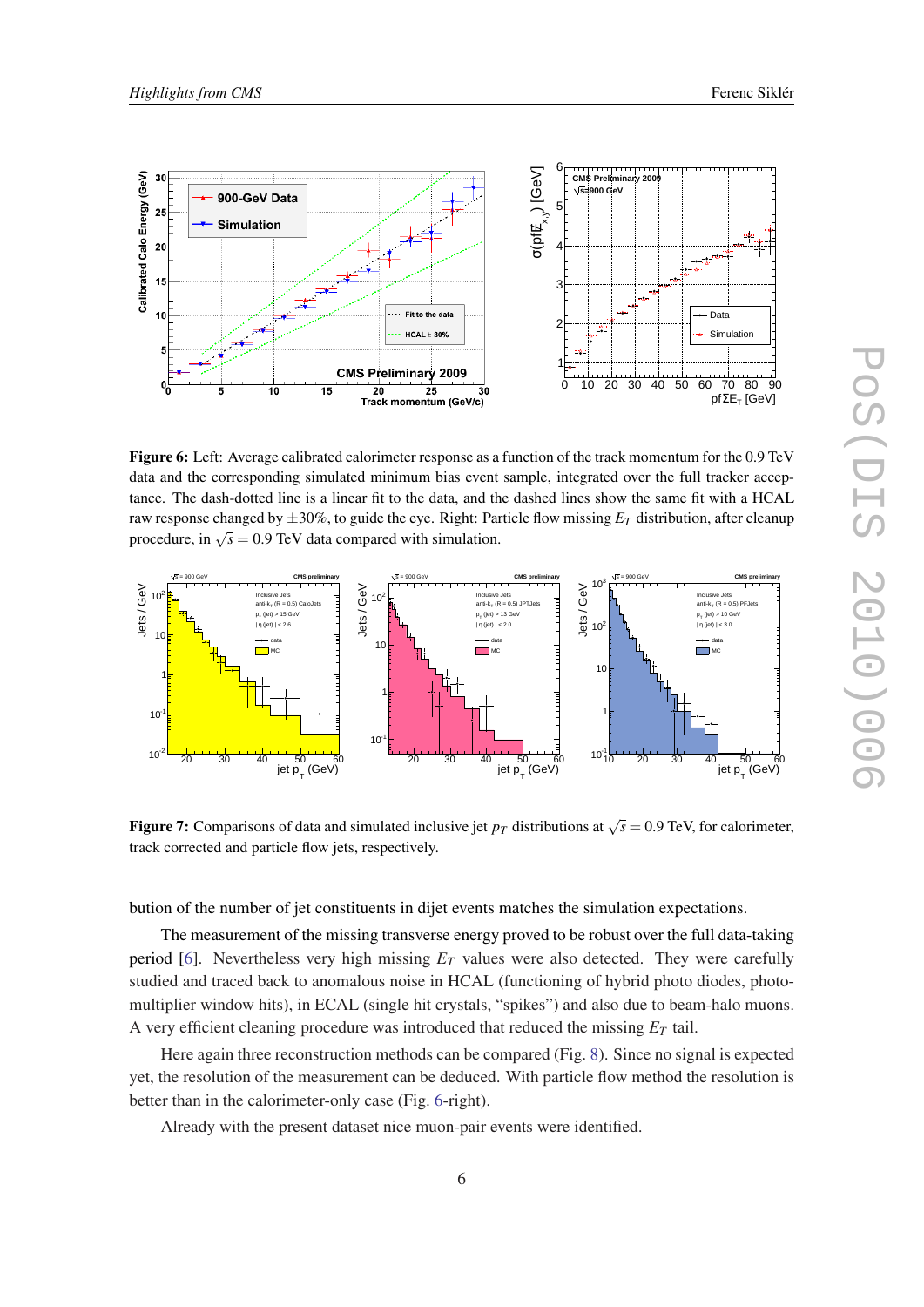<span id="page-6-0"></span>

**Figure 8:** Comparisons of data and simulated missing  $E_T$  distributions at  $\sqrt{s} = 0.9$  TeV, for calorimeter, track corrected and particle flow, respectively.



Figure 9: Left: Measured yield of charged hadrons for  $|\eta| < 2.4$  with systematic uncertainties (symbols), fit with a Tsallis-type function. Right: Reconstructed *dNch*/*d*η distributions averaged over the cluster counting, tracklet and tracking methods (circles), compared to data from UA5 and ALICE experiments at 0.9 TeV, and the averaged results over the three methods at 2.36 TeV (open circles). The shaded band represents systematic uncertainties of the CMS measurement.

# 4. Physics

In the following three results from the field of soft QCD [\[8\]](#page-9-0) and forward physics [\[9\]](#page-10-0) are described.

#### 4.1 Spectra of charged hadrons

The measurement of charged hadron spectra is important since it provides basic quantities (yield, average  $p_T$ ) to study and to tune soft particle production models. It also constitutes the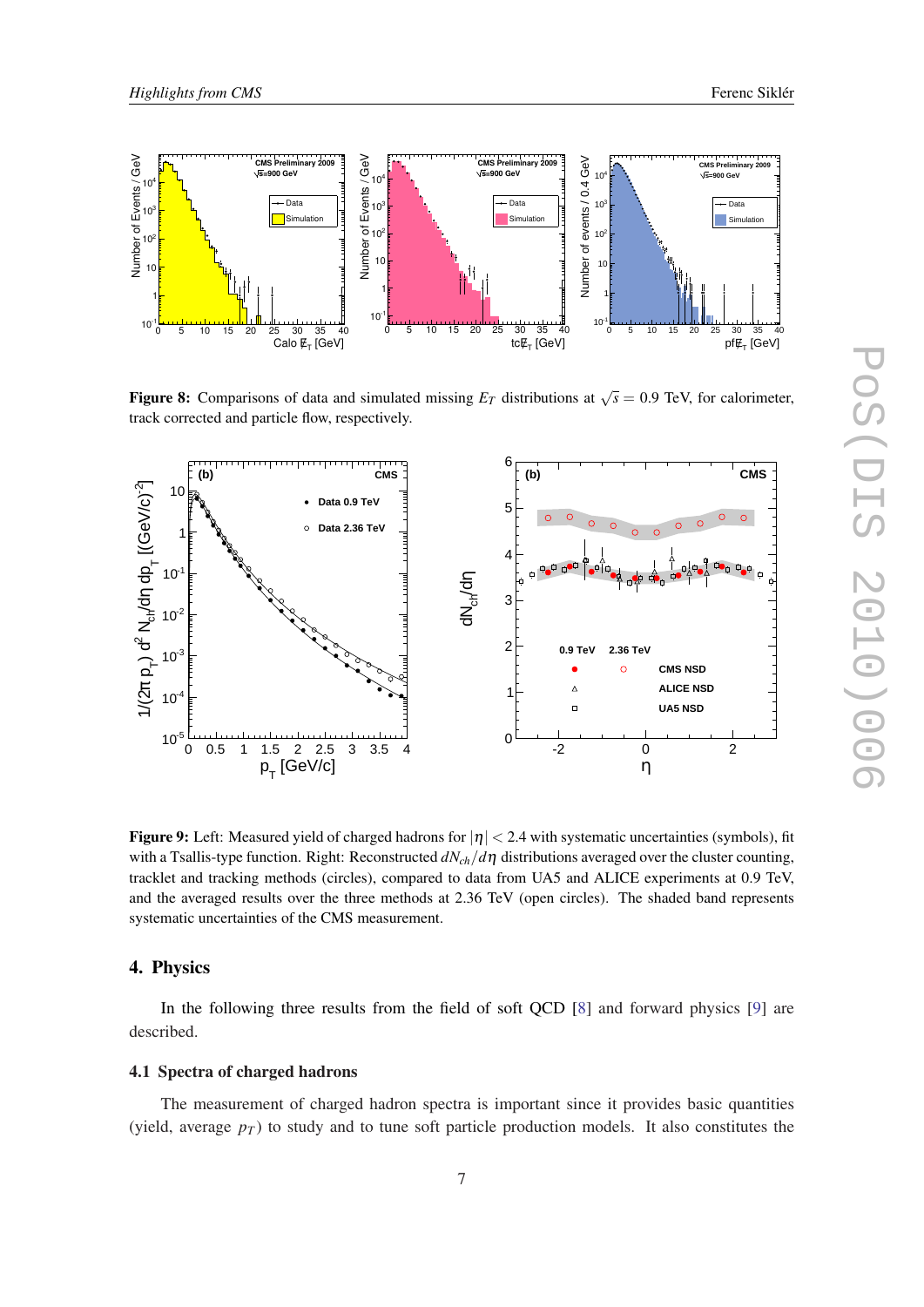<span id="page-7-0"></span>

Figure 10: Left: Energy dependence of the average transverse momentum of charged hadrons. The CMS data points are evaluated for the range  $|\eta| < 2.4$ . The curve shows the fit to the data points. The error bars on the CMS data points include systematic uncertainties. Right: Charged-hadron pseudorapidity density in the central region as a function of centre-of-mass energy in pp and  $p\bar{p}$  collisions including lower energy data, together with various empirical parameterizations fit to the data corresponding to the inelastic (solid and dotted curves with open symbols) and to the NSD (dashed curve with solid symbols) event selection. The error bars indicate systematic uncertainties, when available.

background of more exclusive processes. In CMS the two-sided scintillator based minimum bias trigger is most sensitive to non-single-diffractive (NSD) collisions, hence all results below were corrected to NSD events. The spectra of hadrons is determined with the pixel and silicon tracker, using three different reconstruction methods: pixel hit counting, tracklets and full tracks [\[10](#page-10-0)].

In case of hit counting the number of track hits, clusters, are counted in the barrel region of the pixel detector. With the previously determined collision vertex the pseudorapidity  $\eta$  is calculated for each hit, later histogrammed. This very simple method is immune to detector misalignment but it needs several corrections due to looping low- $p<sub>T</sub>$  particles, decays,  $\delta$ -electrons, nuclear interactions. It is sensitive even to very low *p<sup>T</sup>* particles, of about 30 MeV/*c*. Tracklets are formed out of hit pairs in the pixel detector which are compatible with each other in  $\eta$  and azimuth directions. This method has obviously lower background than the previous one, supplemented by a data-driven background subtraction (side-band method). The full tracking method uses all pixel and strip hits left by the charged particle. It provides  $\eta$  and  $p<sub>T</sub>$  at the same time. This approach is the most complex one and sensitive to several factors.

The measured  $p_T$  spectra of charged hadrons at  $\sqrt{s} = 0.9$  TeV and 2.36 TeV in NSD events are shown in Fig. [9](#page-6-0)-left. A Tsallis-type fit is also displayed: this function successfully combines and describes the low  $p_T$  exponential and the high  $p_T$  power law nature of the distribution, with few parameters. The pseudorapidity-density  $dN_{ch}/d\eta$  as function of  $\eta$  is shown in Fig. [9-](#page-6-0)right again for both energies, with comparisons to results of other experiments.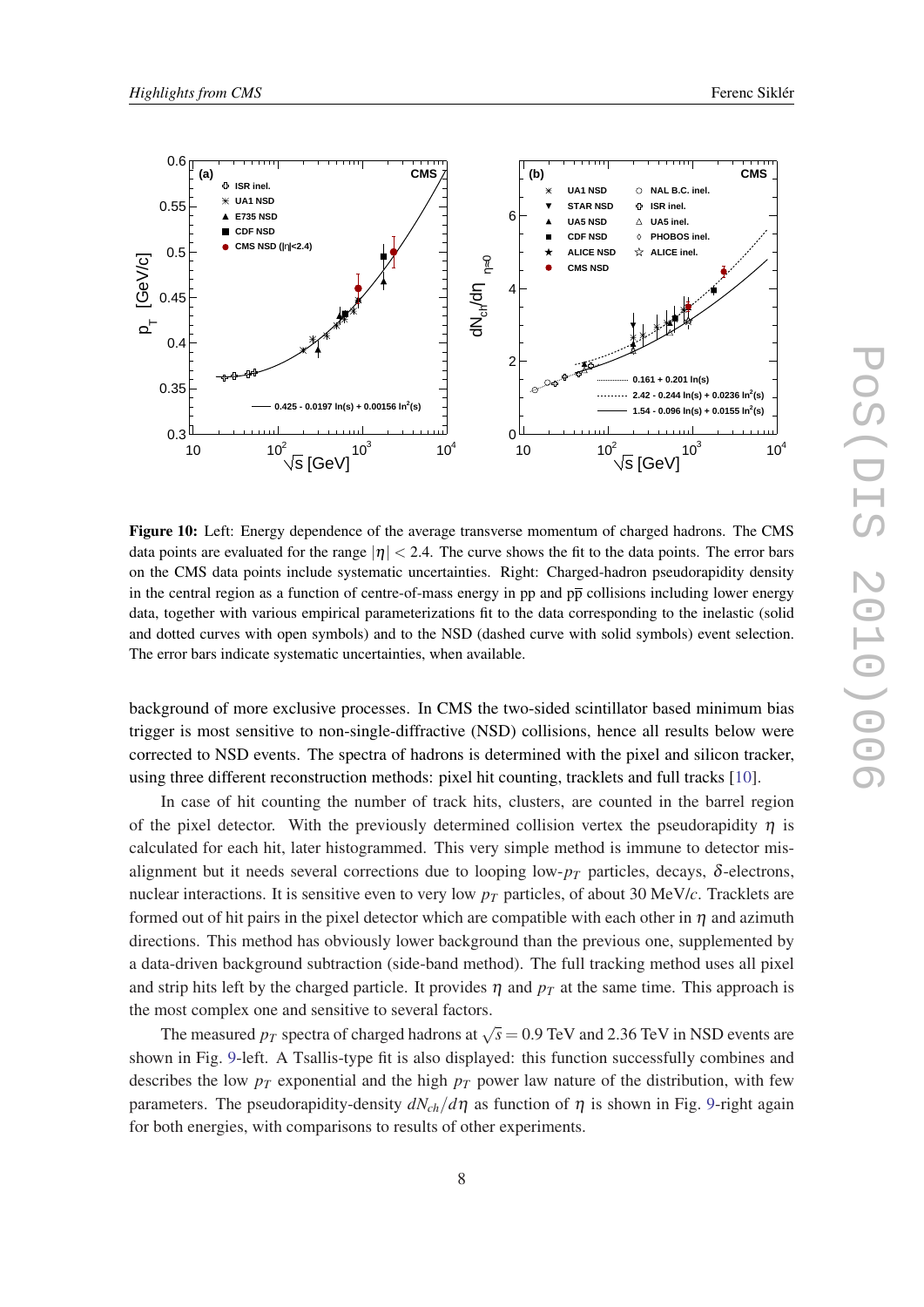



**Figure 11:** Distributions of the two-particle correlation function for charged hadrons at  $\sqrt{s} = 0.9$  TeV (left) and 2.36 TeV (right) centre-of-mass energies. Measured points (symbols) and the corresponding exponential fits are shown (solid curves).

The centre-of-mass energy dependence of  $\langle p_T \rangle$  and  $dN_{ch}/d\eta$  at  $\eta = 0$  is shown in Fig. [10](#page-7-0). While the average  $p_T$  shows the expected rise, the pseudorapidity density gives a higher than expected, accelerated, increase when going from 0.9 to 2.36 TeV, if compared to simulation expectations.

#### 4.2 Bose-Einstein correlation of charged hadrons

The Bose-Einstein correlation is the manifestation of a quantum effect. It enhances the number of identical boson pairs with low relative momentum. By measuring the ratio of signal and uncorrelated background pairs, as a function of  $Q = \sqrt{-(p_1 - p_2)^2}$ , the size of the correlated emission region can be inferred. The uncorrelated reference sample is difficult to construct, here a combination of several prescriptions was used. The ratio distribution is in fact the Fourier transform of the original spatial distribution. The distributions are shown in Fig. 11 for  $\sqrt{s} = 0.9$  TeV and 2.36 TeV, respectively [\[7\]](#page-9-0). The data cannot be fit with a Gaussian function, they rather show an exponential behavior. The extracted radii *r* and correlation strengths  $\lambda$  are shown in the plot.

#### 4.3 Forward physics

The energy flow in the forward region is directly sensitive to the amount of parton radiation and to multiparton interaction and provides a complementary measurement to what can be performed in the central region. Ratios of (uncorrected) energy flow between two energies, measured with help of the forward hadronic calorimeter (HF), are given in Fig. [12.](#page-9-0) These quantities provide valuable input for model tuning in the forward region.

#### 5. Summary

The CMS experiment and its detector systems show an excellent performance. Many aspects, physics objects, are already commissioned. The collaboration could produce pioneering results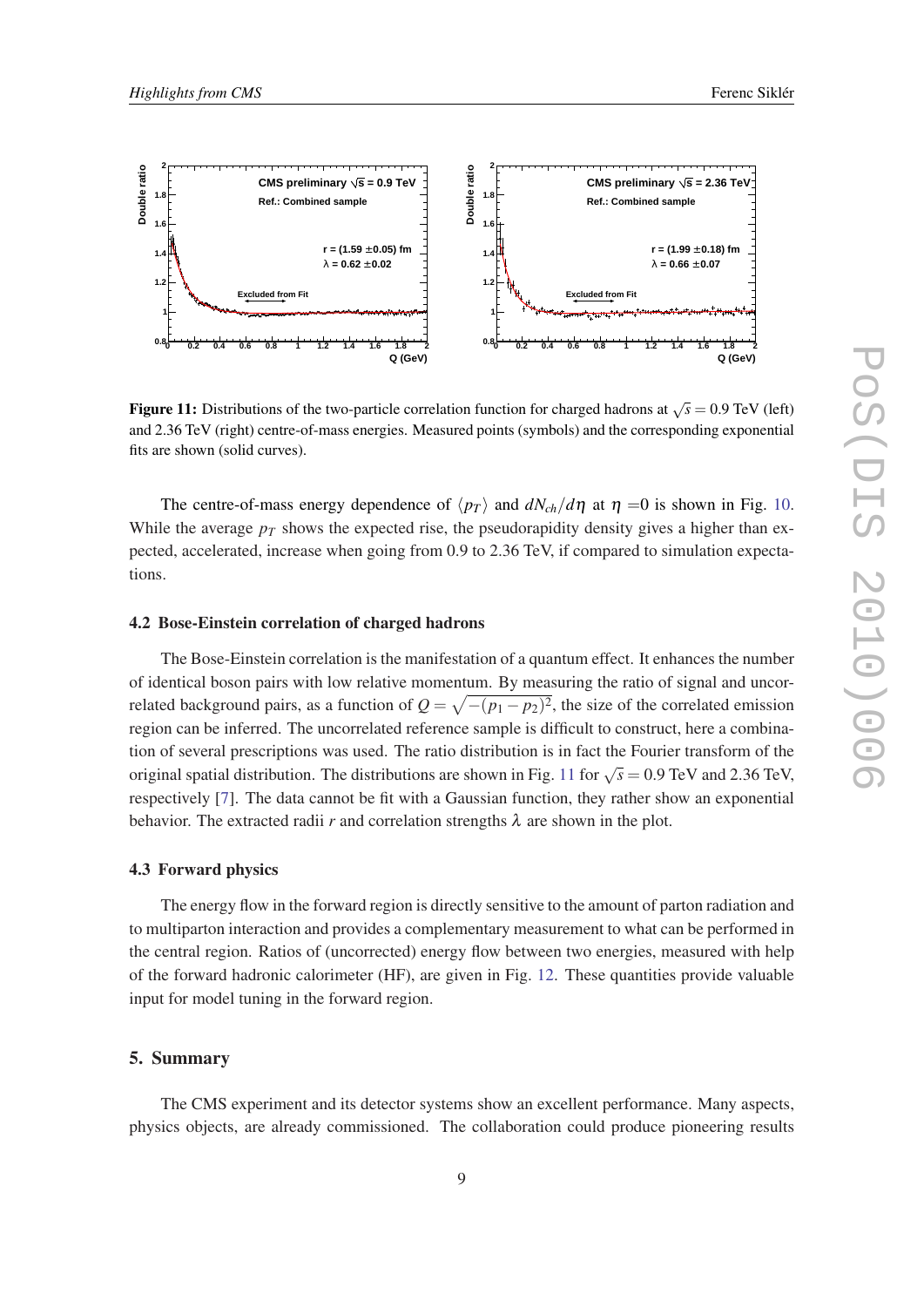<span id="page-9-0"></span>

Figure 12: Ratio of energy flow with different collision energies. Systematics are under study, and no correction on energy is applied.

from a small data sample: the first publications using the 0.9 and 2.36 TeV data are already available. This is just the beginning of a successful physics program at the LHC, with possible future discoveries.

#### 6. Acknowledgments

The author wishes to thank to the Hungarian Scientific Research Fund (K 81614, NK 81447) and the Swiss National Science Foundation (128079) for support.

### References

- [1] R. Adolphi *et al.* [CMS Collaboration], *The CMS experiment at the CERN LHC*, JINST 3 (2008) S08004.
- [2] CMS Collaboration, *Electromagnetic physics objects commissioning with first LHC data*, [CMS PAS](http://cdsweb.cern.ch/record/1247384?ln=en) [EGM-10-001](http://cdsweb.cern.ch/record/1247384?ln=en).
- [3] CMS Collaboration, *Tracking and Vertexing Results from First Collisions*, [CMS PAS TRK-10-001](http://cdsweb.cern.ch/record/1258204?ln=en).
- [4] CMS Collaboration, *Commissioning of the Particle-flow Event Reconstruction with the first LHC collisions recorded in the CMS detector*, [CMS PAS PFT-10-001.](http://cdsweb.cern.ch/record/1247373?ln=en)
- [5] CMS Collaboration, *Jets in 0.9 and 2.36 TeV pp Collisions*, [CMS PAS JME-10-001](http://cdsweb.cern.ch/record/1248210?ln=en).
- [6] CMS Collaboration, *Missing E<sup>T</sup> in 0.9 and 2.36 TeV pp Collisions*, [CMS PAS JME-10-002.](http://cdsweb.cern.ch/record/1247385?ln=en)
- [7] CMS Collaboration, *Measurement of Bose–Einstein correlations with first CMS data*, [CMS PAS](http://cdsweb.cern.ch/record/1258681?ln=en) [QCD-10-003.](http://cdsweb.cern.ch/record/1258681?ln=en)
- [8] K. Krajczár *et al.* [CMS Collaboration], *QCD physics from CMS*, in these proceedings.